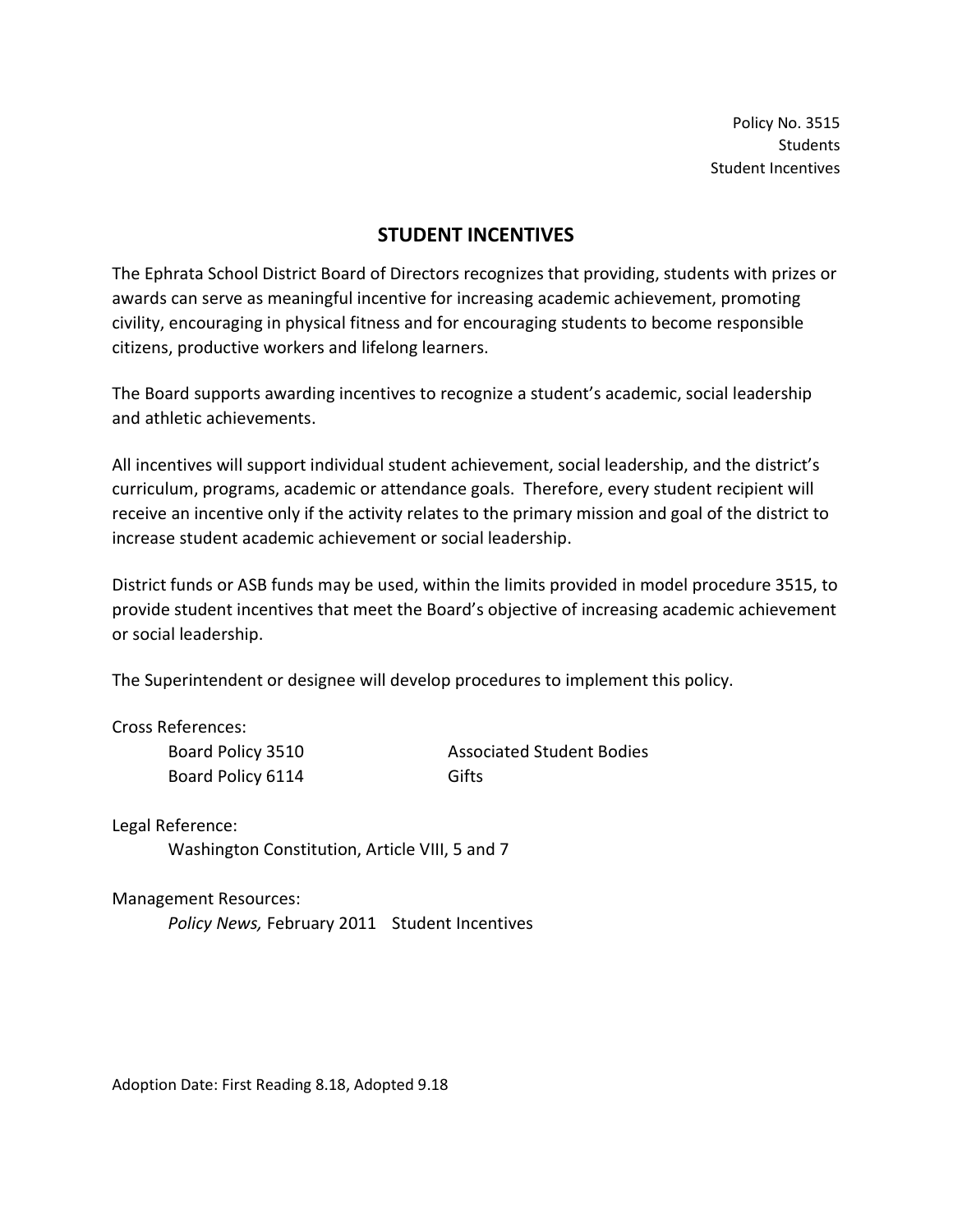# STUDENT INCENTIVES

### Definitions

- A. Prize: Something of value conveyed as a result of chance, generally for promotional purposes, to one or more participants in a District-sponsored event.
- B. Award: Recognition or something of value conveyed as a result of competition, merit or in recognition of service to the District on part of the recipient.
- C. De-minimis: Minimal value, a small amount, lacking significance or importance, having little or no impact on public funds, so minor as to merit disregard.

### Award/Prize Values

In determining whether an incentive is a de-minimis amount, the District will consider whether the amount is insignificant to a recipient for tax purposes and insignificant to the District. Deminimis values shall be defined as follows:

- A. General Education student incentives shall not exceed the following;
	- 1) Grade K- 4: Student incentives shall not exceed \$50.00 per student incentive and a total building expense of \$3,000 per K-4 building.
	- 2) Grade 5-6: Student incentives shall not exceed \$50.00 per student incentive and a total building expense of \$2,500 per 5-6 building.
	- 3) Grade 7-8: Student incentives shall not exceed \$50.00 per student incentive and a total building expense of \$3,000.00 per 7-8 building.
	- 4) Grade 9-12: Student incentives shall not exceed \$50.00 per student and a total building expense of \$5,000 per 9-12 building.
	- 5) Incentives will be paid out of building budgets.
- B. Associated Student Body Fundraising;
	- All property and money acquired by the Associated Student Body (ASB), except private non-associated student body funds, are district funds and will be deposited and disbursed from the district's ASB program fund.
	- The district may use a portion of ASB funds to award individual student efforts for sport participation, fundraising or other activities that are related to ASB, but only if the activity is for legitimate school purpose (academic achievement) and spending is in accordance with the board-approved budget.
	- Up to 5% of total fund raising revenues may be disbursed as awards/prizes to participating students.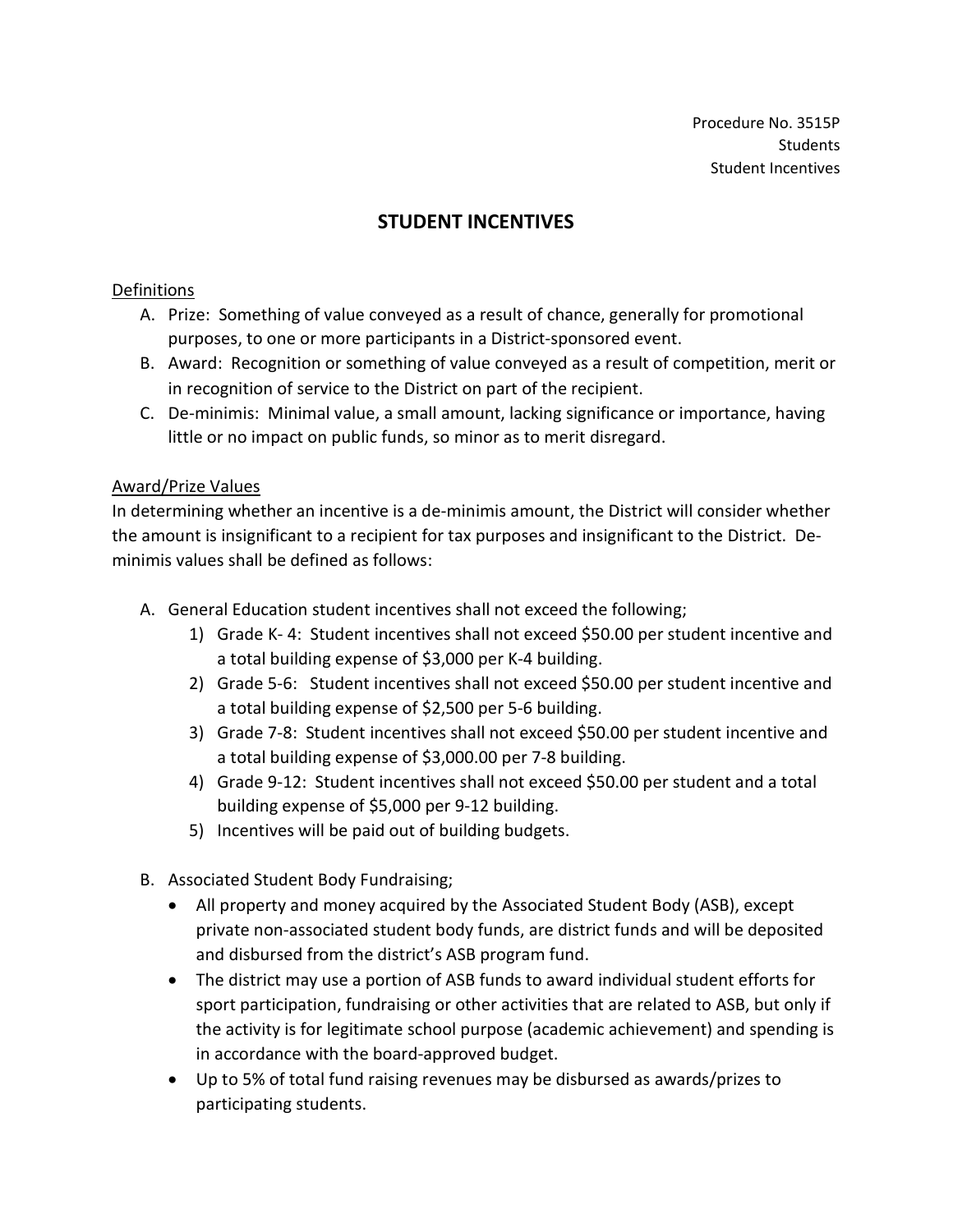- Exceptions will be allowed for schools with only one annual fund raiser. In this event, student's prizes or awards cannot exceed 5% or \$250 whichever is less.
- An aggregate of no more than 0.001% of the annual budgeted District expenditures may be disbursed in total District Funds for the purchase of student awards/incentives.
- C. ASB student incentives shall not exceed the following;
	- 1) Grade K- 4: Student incentives shall not exceed \$50.00 per student incentive and a total building expense of \$1,500 per K-4 building.
	- 2) Grade 5-6: Student incentives shall not exceed \$50.00 per student incentive and a total building expense of \$2,500 per 5-6 building.
	- 3) Grade 7-8: Student incentives shall not exceed \$50.00 per student incentive and a total building expense of \$3,000.00 per 7-8 building.
	- 4) Grade 9-12: Student incentives shall not exceed \$50.00 per student and a total building expense of \$11,000.00 per 9-12 building.
	- 5) Incentives will be paid out of ASB budgets.

## Gifts

The District is prohibited from using public funds to provide gifts.

Examples of prohibited gifts are:

- A. The District cannot provide refreshments at a separate non-school event at District expense. The District may provide light lunches or refreshments for volunteers during or near the time the services are provided.
- B. The District cannot pay the cost for staff to attend an optional training program. If training is required the District may pay with District funds.
- C. Flowers purchased for celebrations or to express sympathy.
- D. Food, clothing or other items purchased for someone in need unless done through the Charitable ASB account (Invest Ed)

### Donations

All third party donations (Booster, Parent/Teacher Organizations, Foundation, etc.) received must have prior approval of the Board of Directors.

Example: ASB students raise money for student body activities. The student who raises the most money receives a pizza certificate incentive from ASB funds in recognition of their efforts. This is an acceptable incentive.